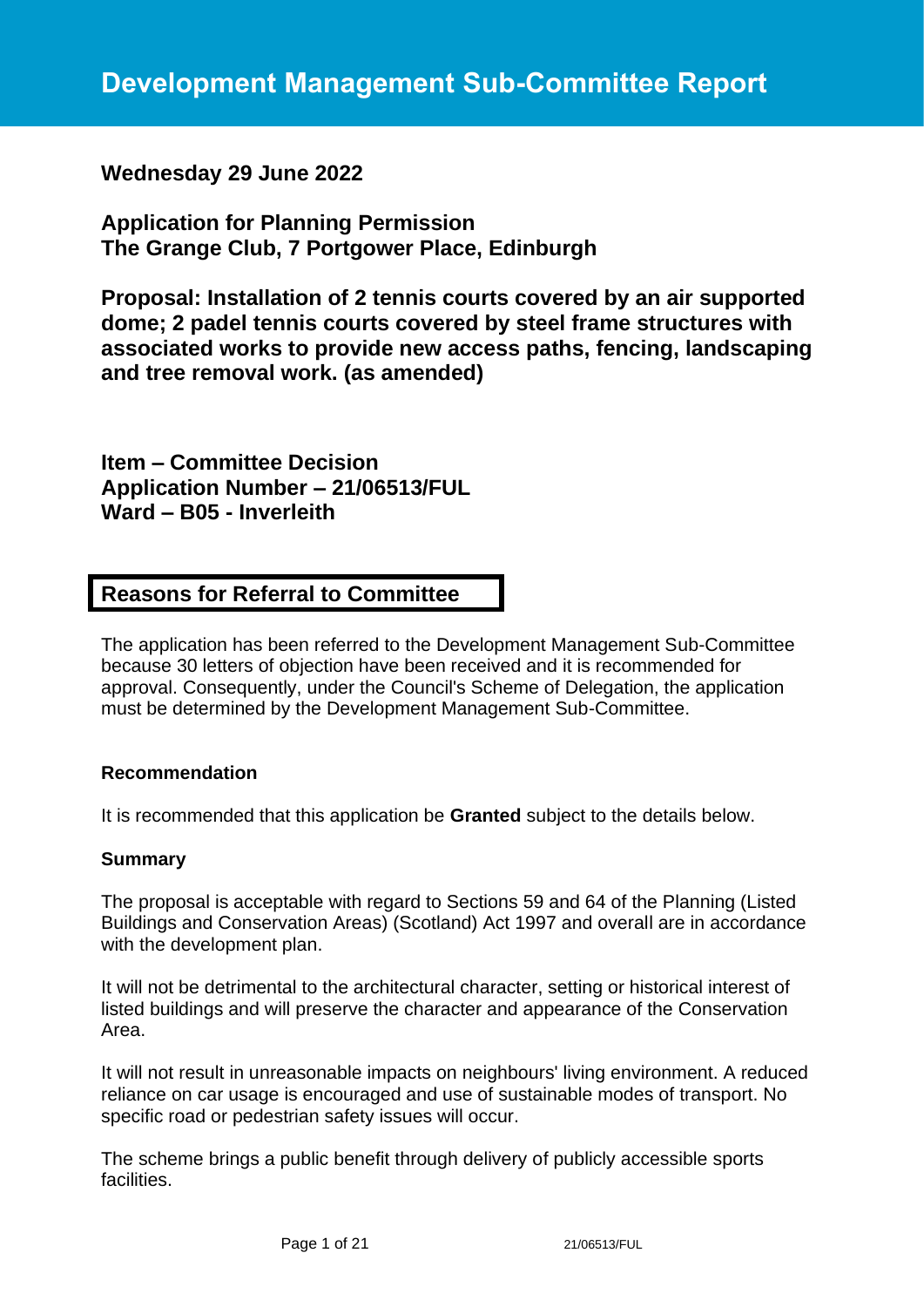Loss of trees is minimised, and measures are incorporated to protect the retained landscape on-site. Appropriate replacement planting will provide mitigation for their loss.

The proposal complies with the policy principles of sustainable development set out in Scottish Planning Policy (SPP).

Other material considerations support the presumption to grant planning permission.

# **SECTION A – Application Background**

## **Site Description**

The proposal site is an area of open grassland located within the grounds of the Grange Cricket Ground, which is to the south east corner. It is bordered by trees and ancillary buildings to the sporting use of the grounds.

The 'Arbor Green' site has been historically associated with sporting facilities. Originally, it hosted the Coates Curling Club and laterally the Tanfield Bowling Club.

In 2006, the east side was developed into 'Arbor Green Nursery', with the remaining site unused.

To the south and south-east of the site, there is residential development on Raeburn Mews and Raeburn Place. The latter street contains commercial uses at ground floor forming part of the Stockbridge Town Centre. A number of listed buildings are located here including 40-46 Raeburn Place (even numbers) which are early 19th century category B listed two-storey buildings of consistent architecture.

East of this, are properties 28 - 34 A Raeburn Place (even numbers). Early 20th century two-storey villas with basements and attics. These buildings are individually Clisted, but form part of a B listed grouping. 30, 32 and 34 have a north-facing outlook where the site lies broadly beyond this.

2-26 Raeburn Place are 4-storey B listed buildings which fall outwith the immediate context of the site.

St Bernard's Row is south-east of the site where detached 19th century B listed villas (property numbers 18, 20) are near the edge of the applicant's grounds.

Beyond this is a two-storey B listed terrace, (no. 8-16 even numbers). Thereafter, the building height of B listed 2-6 St Bernards Row increases mirroring adjacent built form at this corner with Raeburn Place.

To the north, are additional outdoor tennis courts with the cricket grounds beyond this. A large expanse of open greenspace is bordered by landscaping and high stone boundary walls.

To the west lie open tennis courts with the Category A listed cricket pavilion (ref: LB43497, date: 12/6/19996) adjacent.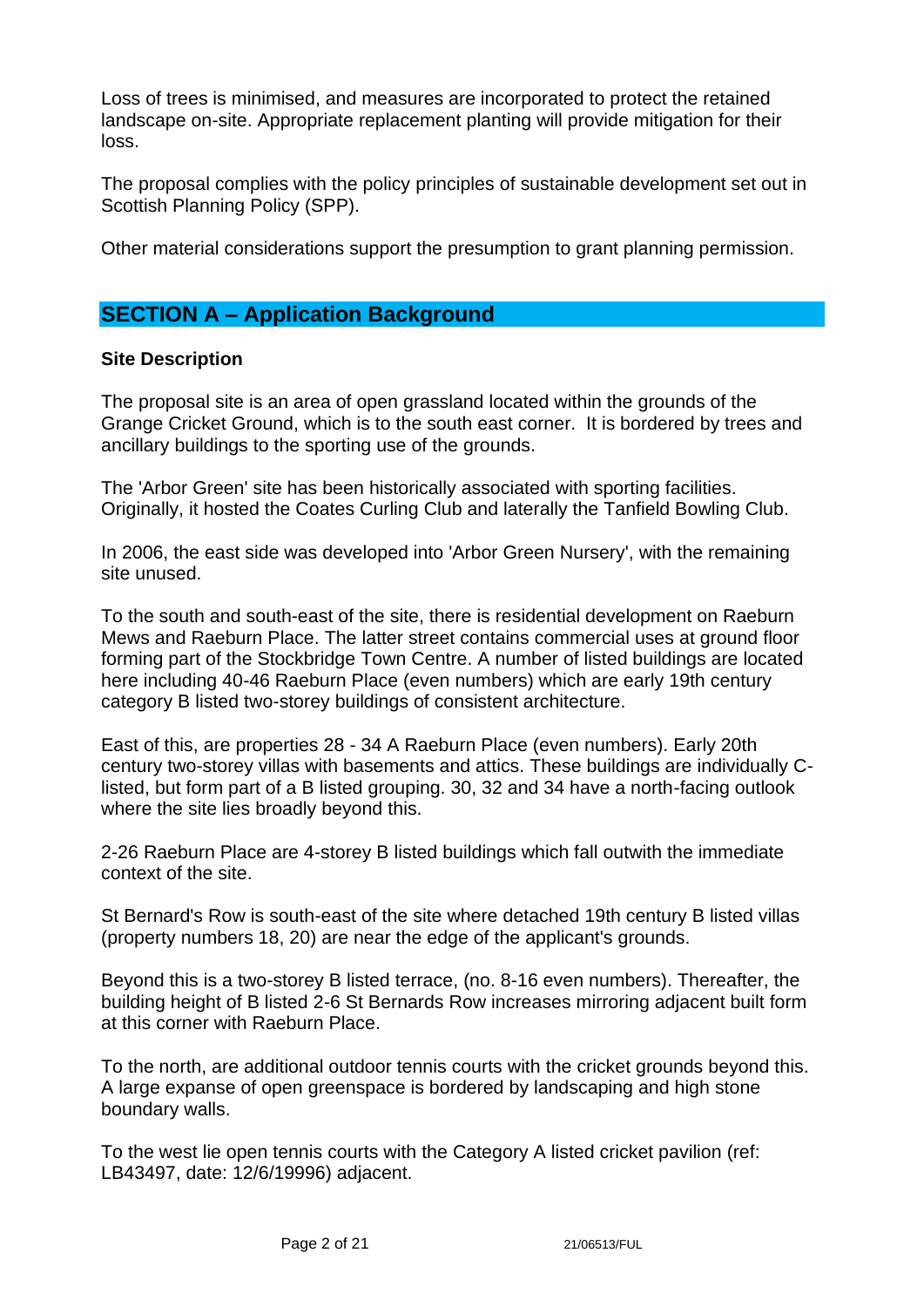The wider grounds of the Grange Club is mainly designated open space however the proposal site is identified as being within the urban area.

The site lies within the Inverleith Conservation area.

## **Description of the Proposal**

The proposal is for construction of an indoor sports facility including two tennis courts and two padel courts to the north.

The tennis facility would be a tensioned, opaque fabric structure, externally coloured in a green patterning with a white roof. It would be a curved dome form, of maximum height of 11 metres, length of approximately 38 metres and width of 31 metres.

The padel facility would also have a curved, canopy structure constructed with a tensioned membrane on top of a dark coloured steel frame enclosed by glass panelling and mesh fencing at each end of the court. An upper section would be open around the court. Its maximum height would be 9 metres, length of 21 metres and width of 12 metres.

The dimensions of the courts are based on the Lawn Tennis Association and Tennis Scotland guidelines and would be lit internally.

The facilities would be open from 0800-2200 daily in line with other tennis and squash facilities at the Club. Both club members and the wider community would be able to access the new indoor facilities on a pay-to-play basis.

Regular access to the courts would only be from the main club via Portgower Place.

The access point on Arboretum Avenue to the main cricket ground for deliveries, which also acts as secondary public escape facility from the ground, as required under Health and Safety legislation during cricket internationals, is maintained.

## **Revised plans**

- − Fabric of tennis dome structure revised from translucent to opaque membrane skin material (to omit light spill) and increase in green patterning on external finish.
- − Position of mechanical plant relocated to north side of tennis courts.
- − Revised lighting spill plans and noise mitigation plans.
- − Additional daylight and sunlight information

## **Supporting Information**

- − Design and Access Statement
- − Flood Risk and Drainage Impact Assessment
- − Tree Survey and Arboricultural Impact Assessment
- − Noise Impact Assessment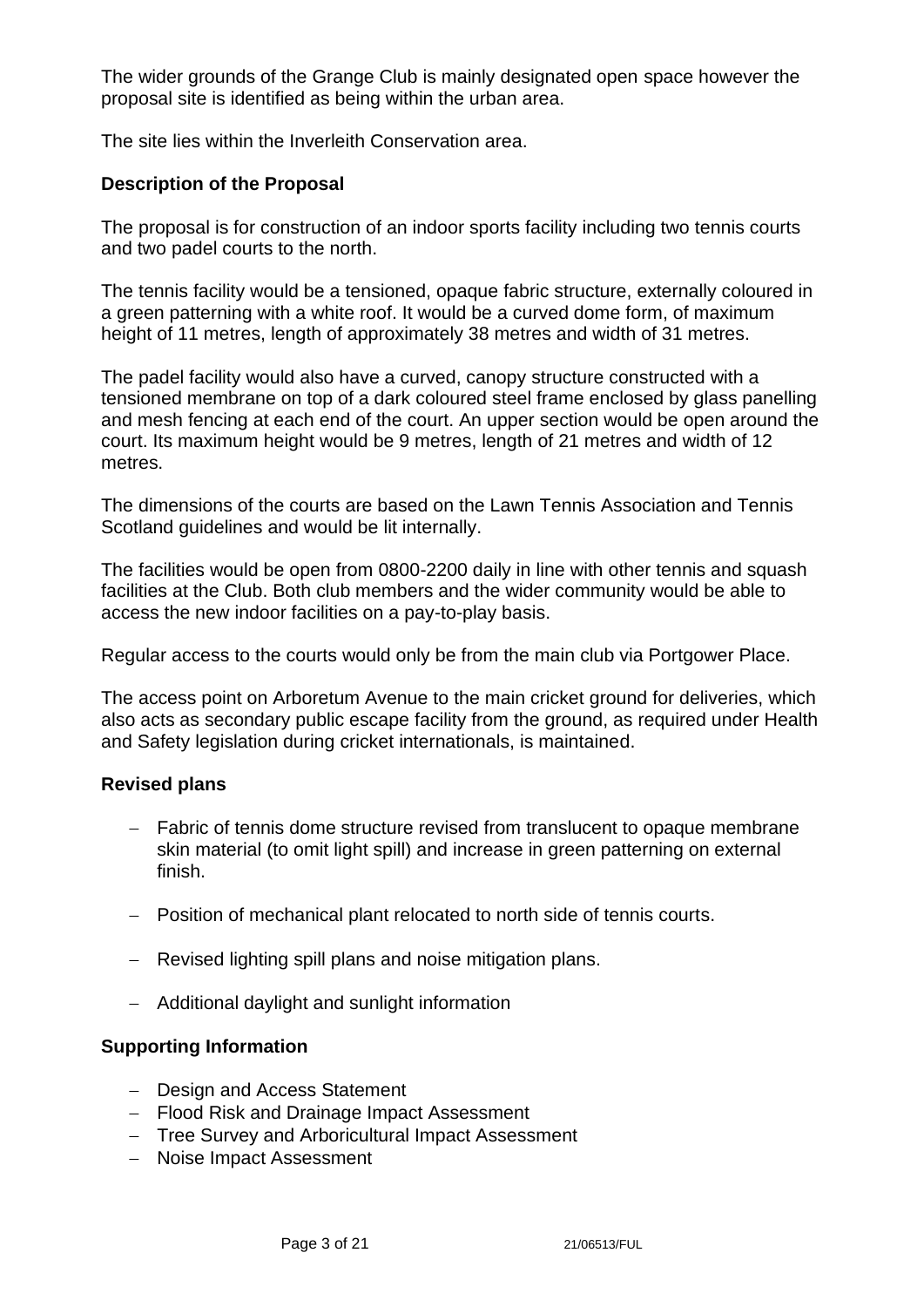## **Relevant Site History**

12/02076/FUL The Grange Club 7 Portgower Place **Edinburgh** EH4 1HQ Construction of two additional squash courts, new repositioned groundsman's shed and one floodlight artificial tennis court. **Granted** 20 August 2012

12/02076/VARY The Grange Club 7 Portgower Place **Edinburgh** EH4 1HQ Non material variation to planning permission 12/02076/VARY - minor adjustments to details and positioning. VARIED 3 September 2013

## **Other Relevant Site History**

There have been various other planning applications in the Grange Cricket Ground. The detail of these can be viewed on the City Council's planning portal.

## **Pre-Application process**

Pre-application discussions took place on this application.

#### **Consultation Engagement**

Historic Environment Scotland

Flood Planning

Environmental Protection

Archaeology

**Sportscotland** 

Refer to Appendix 1 for a summary of the consultation response.

#### **Publicity and Public Engagement**

**Date of Neighbour Notification:** 19 January 2022 **Date of Renotification of Neighbour Notification:** Not Applicable **Press Publication Date(s):** 28 January 2022; **Site Notices Date(s):** 25 January 2022;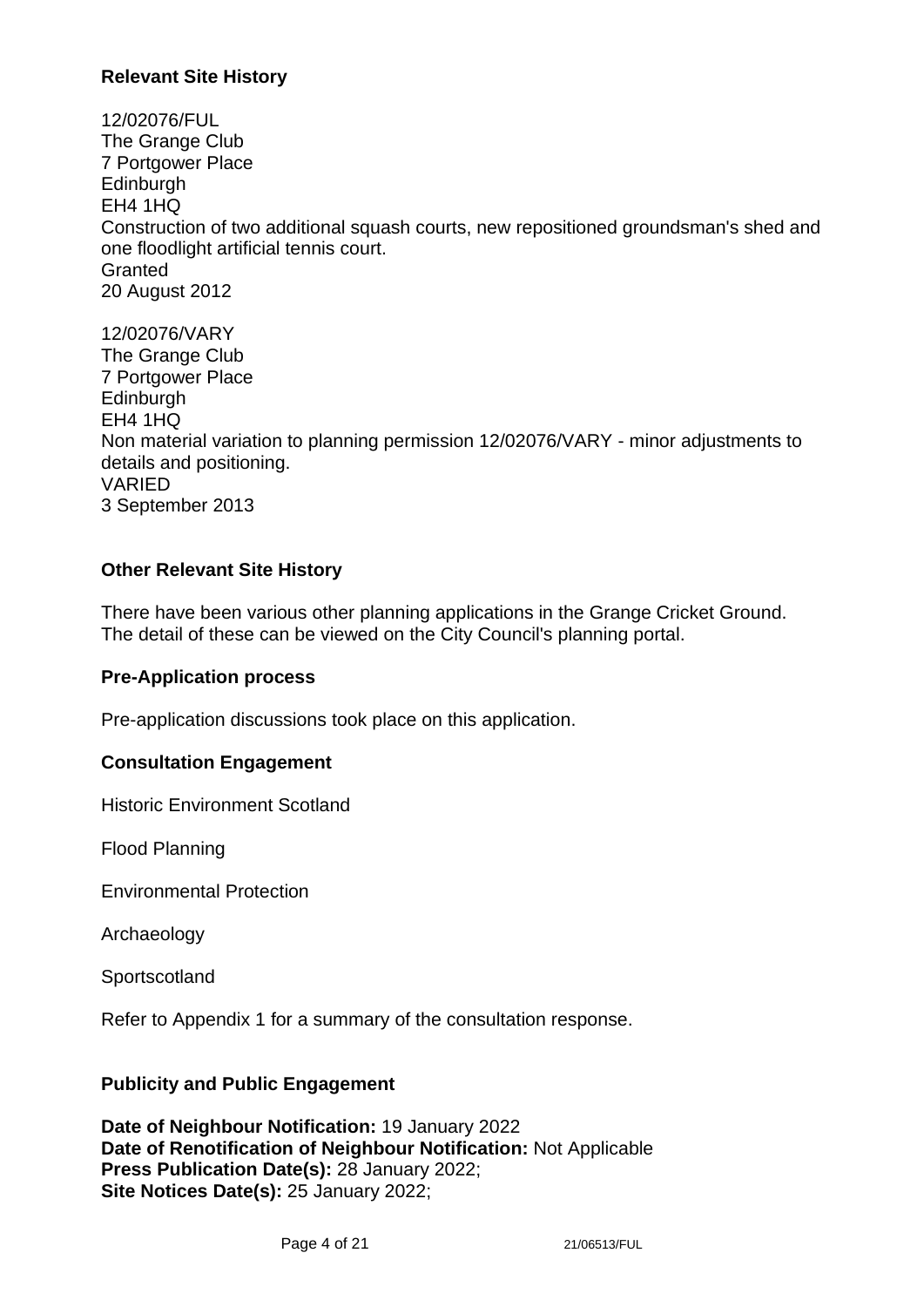# **Section B - Assessment**

#### **Determining Issues**

Due to the proposals relating to a listed building(s) and being within a conservation area, this report will first consider the proposals in terms of Sections 59 and 64 of the Planning (Listed Buildings and Conservation Areas) (Scotland) Act 1997 (the "1997 Heritage Act"):

- a) Is there a strong presumption against granting planning permission due to the proposals:
	- (i) harming the listed building or its setting? or
	- (ii) conflicting with the objective of preserving or enhancing the character or appearance of the conservation area?
- b) If the strong presumption against granting planning permission is engaged, are there any significant public interest advantages of the development which can only be delivered at the scheme's proposed location that are sufficient to outweigh it?

This report will then consider the proposed development under Sections 25 and 37 of the Town and Country Planning (Scotland) Act 1997 (the 1997 Act):

If the proposal is in accordance with the development plan the determination should be to grant planning permission unless material considerations indicate otherwise?

If the proposal is not in accordance with the development plan the determination should be refuse planning permission unless material considerations indicate otherwise?

In the assessment of material considerations this report will consider:

- − the Scottish Planning Policy presumption in favour of sustainable development, which is a significant material consideration due to the development plan being over 5 years old;
- − equalities and human rights;
- − public representations and
- − any other identified material considerations.

#### **Assessment**

To address these determining issues, it needs to be considered whether:

## **a) The proposals harm the listed building and its setting?**

The following HES guidance is relevant in the determination of this application:

− Managing Change in the Historic Environment - Setting

*Grange Cricket Club Pavilion*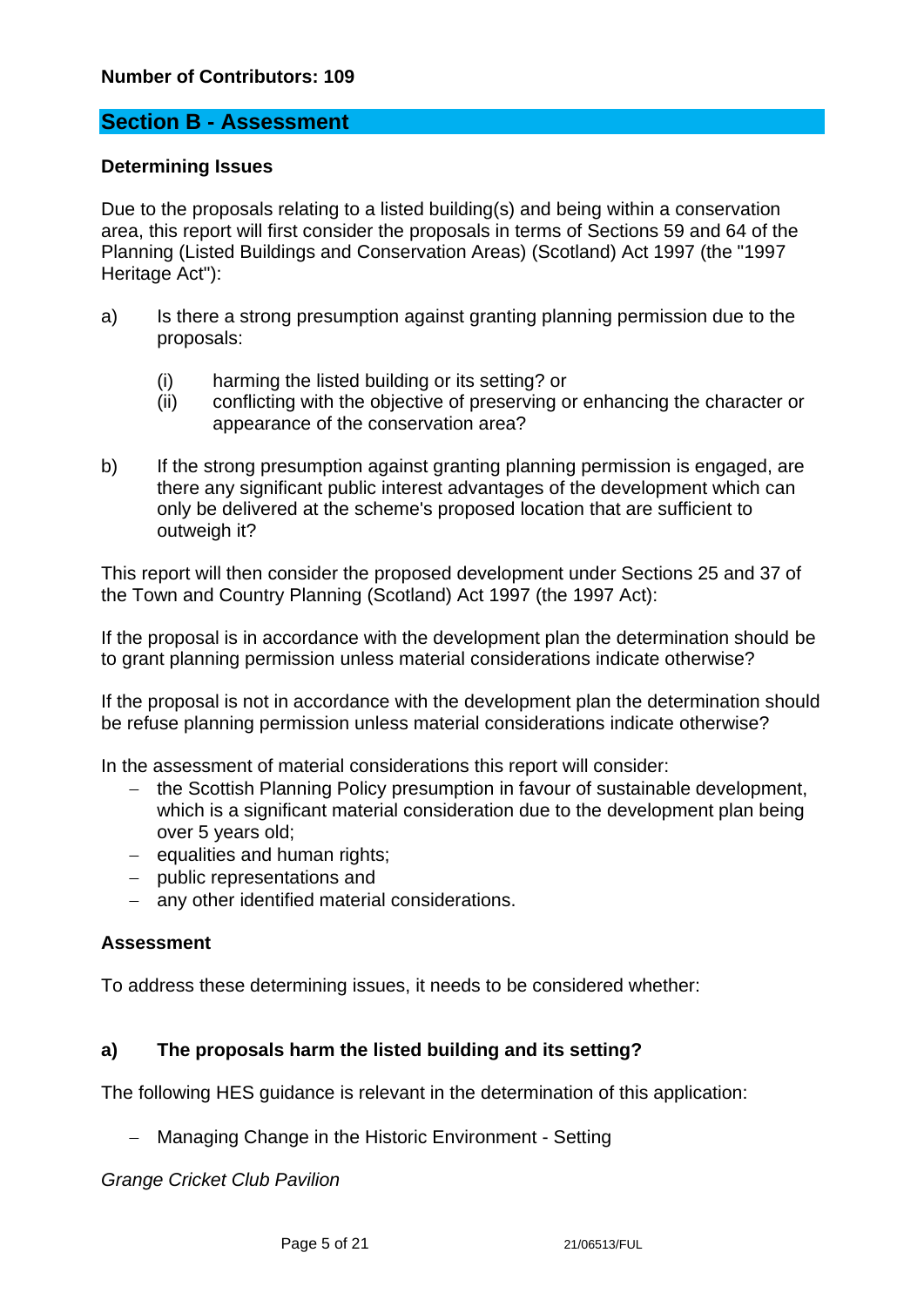The site forms part of land associated with Grange Cricket Club. The category A listed cricket pavilion (reference: LB43497) is located west of the site separated by outdoor tennis courts. The pavilion was opened in 1895 and contains good architectural detailing including a landmark tower on its east side.

There are some views of this building from the surrounding area. It occupies a more visible location from some vantage points to the north, including Inverleith Park. From the east side on Arboretum Avenue, it is largely screened by existing trees at the site boundary.

The proposal will be positioned to the east of this building, and it is acknowledged that its overall footprint will be large. Its scale will be partly visible however its level of prominence reduced by the site's topography and natural landscaping.

Distance will be retained between the site and this historical asset, with existing tennis courts in between.

This position to the south-west corner will ensure the new buildings are sufficiently spaced from this historical asset. In this regard, it will avoid interfering with wider views of the pavilion.

In light of the above, the proposal will not have a detrimental impact on the architectural character, historical interest or setting of this listed building.

## *St Bernards Row and Raeburn Place*

To the south are several listed buildings on St Bernard's Row and Raeburn Place.

40-46 Raeburn Place and 30, 32 34 Raeburn Place have a north-facing outlook where the site lies beyond in the immediate vicinity. In addition, 18-20 St Bernards Row are positioned to the south east edge of the applicant's grounds.

There are some existing views from the cricket grounds and adjacent street onto these properties' rear elevations. This side of the buildings are visible to a greater degree from these spaces during the autumn.

The proposal will reduce certain views onto this side of the buildings.

However, whilst the development will be a large structure, it will be of proportionate scale to surrounding built form and space is retained to this historic environment.

Its location to the north will avoid interfering with the principal elevations, or formal approaches to these listed buildings.

In light of this, the proposal will not be to the detriment of their architectural character, historical interest or overall setting of these listed buildings.

Furthermore, separation distances retained of at least 35 m to all other listed buildings (including 28 - 34 A Raeburn Place, 2-26 Raeburn Place and 2-16 St Bernards Row) will prevent any material impact on the setting of these historical assets.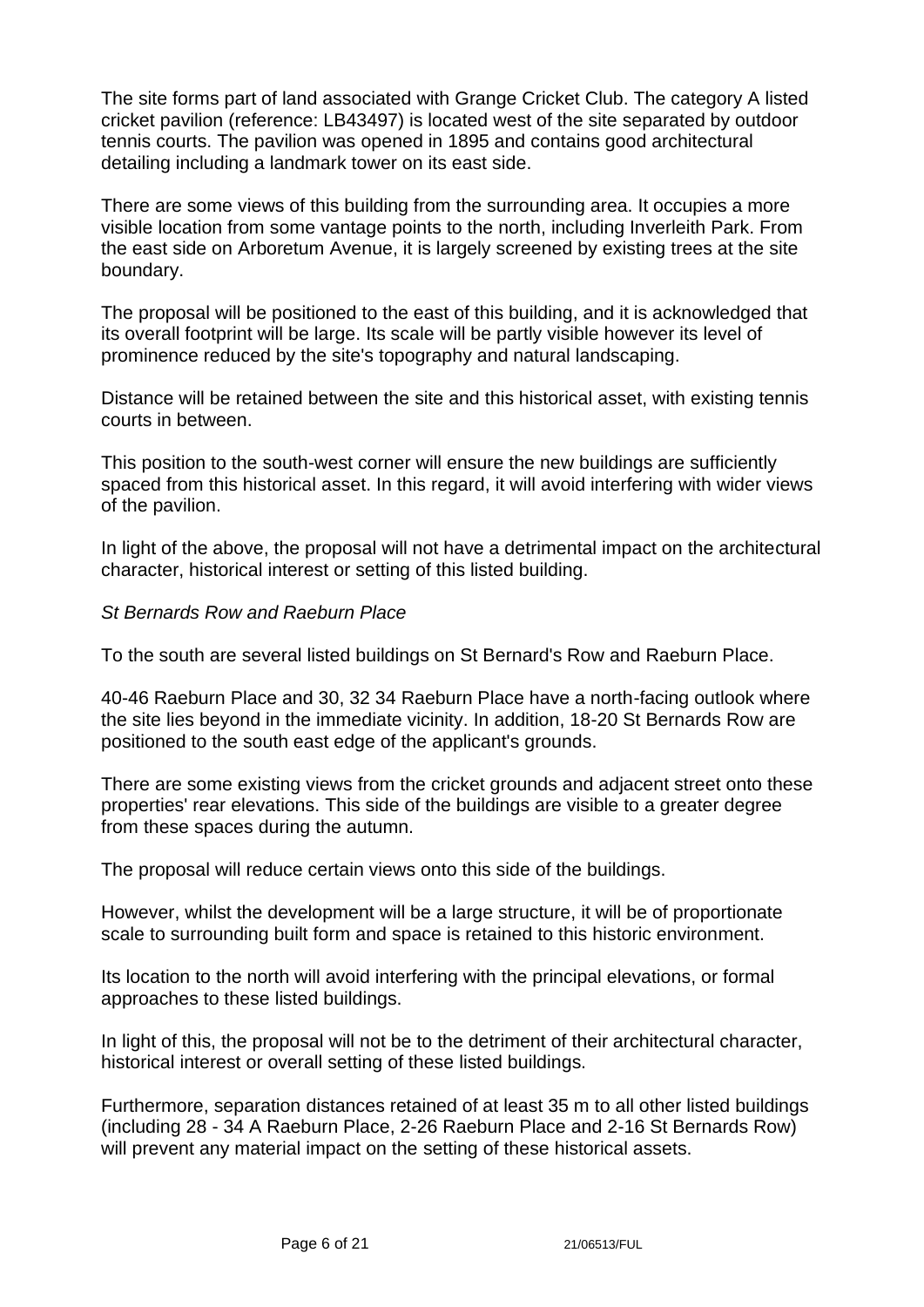# **Conclusion in relation to the listed building**

The proposal is acceptable with regard to Section 59 of the Planning (Listed Buildings and Conservation Areas) (Scotland) Act 1997 and relevant HES guidance.

# **b) The proposals harm the character or appearance of the conservation area?**

The Inverleith Conservation Area Character Appraisal emphasises the predominance of Georgian, Victorian and Edwardian villas and terraces which form boundaries to extensive blocks of public and private open space. The villa streets are complemented by a profusion of mature trees, extensive garden settings, stone boundary walls and spacious roads. The villas are a considerable variety of architectural styles, unified by the use of traditional local building materials.

To the north, the conservation area is defined by large expanse of open, landscaped greenspace. To the south, are older buildings that form part of the historic environment.

The site occupies a more discreet location to the south-east corner of the applicant's grounds. It is a more peripheral area of greenspace, set back from the public view and separated by existing landscaping, ancillary buildings and the nursery.

The development will clearly differ from surrounding historic built form.

However, the site is located within an area of land used for recreational purposes. The buildings are of functional appearance, materials and scale designed to suit their future, sporting use. This use is compatible with the existing sporting use of the grounds.

The footprint of the development will be large. However, the buildings are set back from the site boundaries with space retained to the surrounding historical context.

The curved dome form of the development will help reduce its overall mass. The external colour of the tennis facility, with use of a variety of shades of green patterning will help integrate the building with surrounding natural landscape.

The proposal minimises tree loss on-site and the retained specimens will preserve the green, leafy characteristics of the conservation area.

New hedging is proposed, and this will help integrate the site into the natural landscape of the area.

The opportunity for re-planting larger scale trees in proximity to the tennis facility is limited.

However, the wider grounds in the applicant's ownership is large therefore further planting in this space will provide mitigation for loss of these trees.

## **Conclusion in relation to the conservation area**

The proposal is of an appropriate design, scale and form that will preserve the character and appearance of the conservation area.

Therefore, it is acceptable with regard to Section 64 of the Planning (Listed Buildings and Conservation Areas) (Scotland) Act 1997.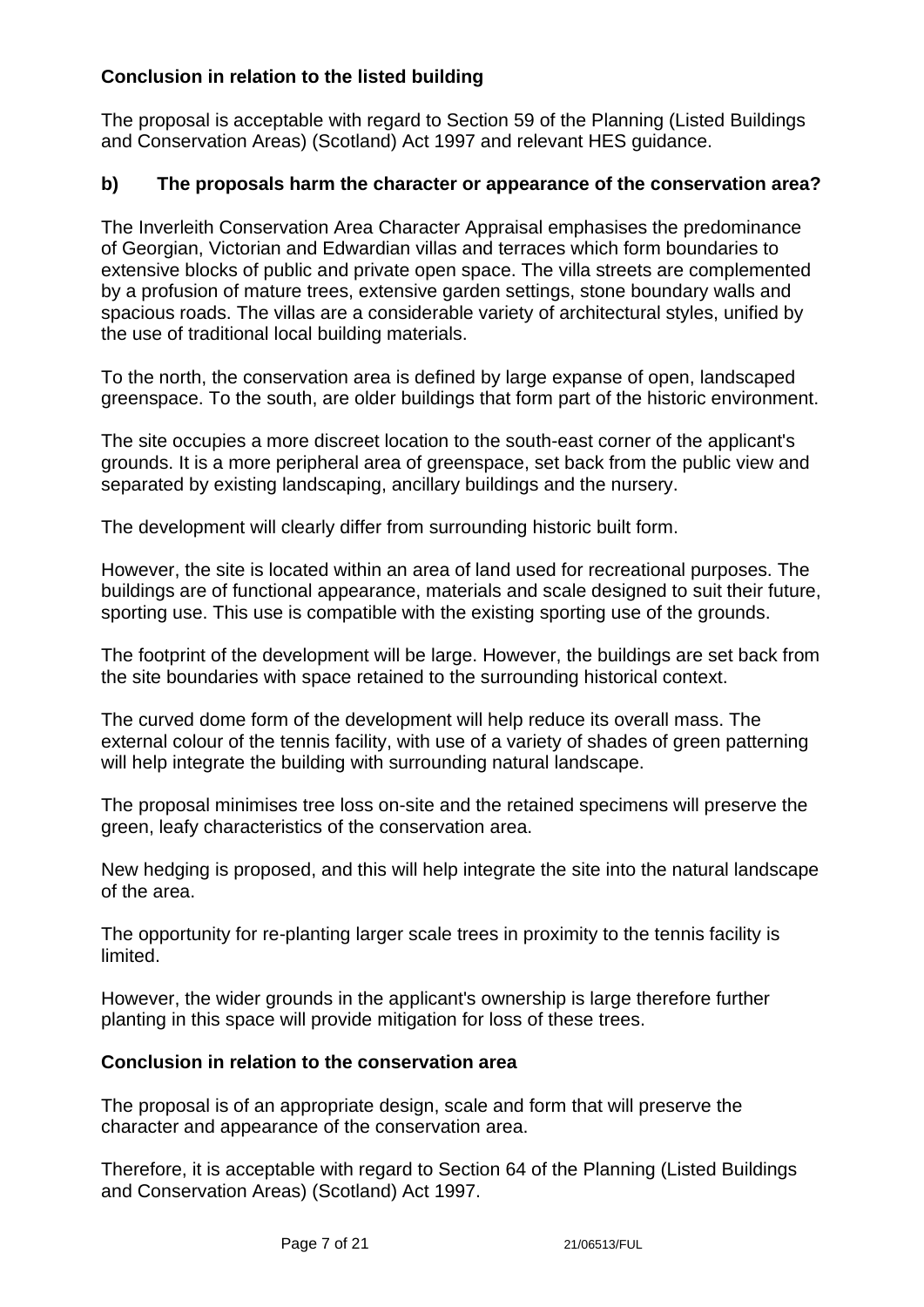# **c) The proposals comply with the development plan?**

The development plan comprises the Strategic and Local Development Plans. The relevant Edinburgh Local Development Plan 2016 (LDP) policies to be considered are:

- − LDP Environment policies Env 3, Env 6, Env 9, Env 12, Env 18, Env 19, Env 21
- − LDP Design policies Des 1, Des 3, Des 4, Des 5, Des 6, Des 7
- − LDP Transport policies Tra 2, Tra 3, Tra 4

The non-statutory 'Listed Buildings and Conservation Area' guidance is a material consideration that is relevant when considering policies Env 3 and Env 6.

#### Listed Building and Conservation Area

This has been assessed in sections a) and b).

The proposals comply with LDP policy Env 3 and Env 6.

#### Open Space Protection

Env 18 states that proposals involving the loss of open space will not be permitted unless it is demonstrated that:

- a) there will be no significant impact on the quality or character of the local environment
- b) it is a small part of a larger area, or of limited amenity or leisure value and there is over provision of open space in the area
- c) the loss would not be detrimental to the wider network; its continuity or biodiversity value and either
- d) there will be local benefit, either alternative provision or improvement to a public park or other open space or
- e) the development is for a community purpose and its local benefit outweighs the loss.

The site is an area of open greenspace. It is of some amenity value, as it contributes to the natural, green landscape which is evident locally.

However, it is located in near proximity to a large expanse of greenspace and forms a small part of the applicant's grounds. It is separated from the cricket fields to the north by ancillary buildings and landscaping.

Overall, the site characteristics read as a more peripheral part of the wider, open green landscape.

There is good access to open space nearby. Inverleith Park, a large greenspace (north) and King George Park; a local greenspace (west), as identified in Council's Open Space Strategy, are in close proximity to the site.

In regard to the above, is a small part of a larger area and there is an over provision of open space nearby.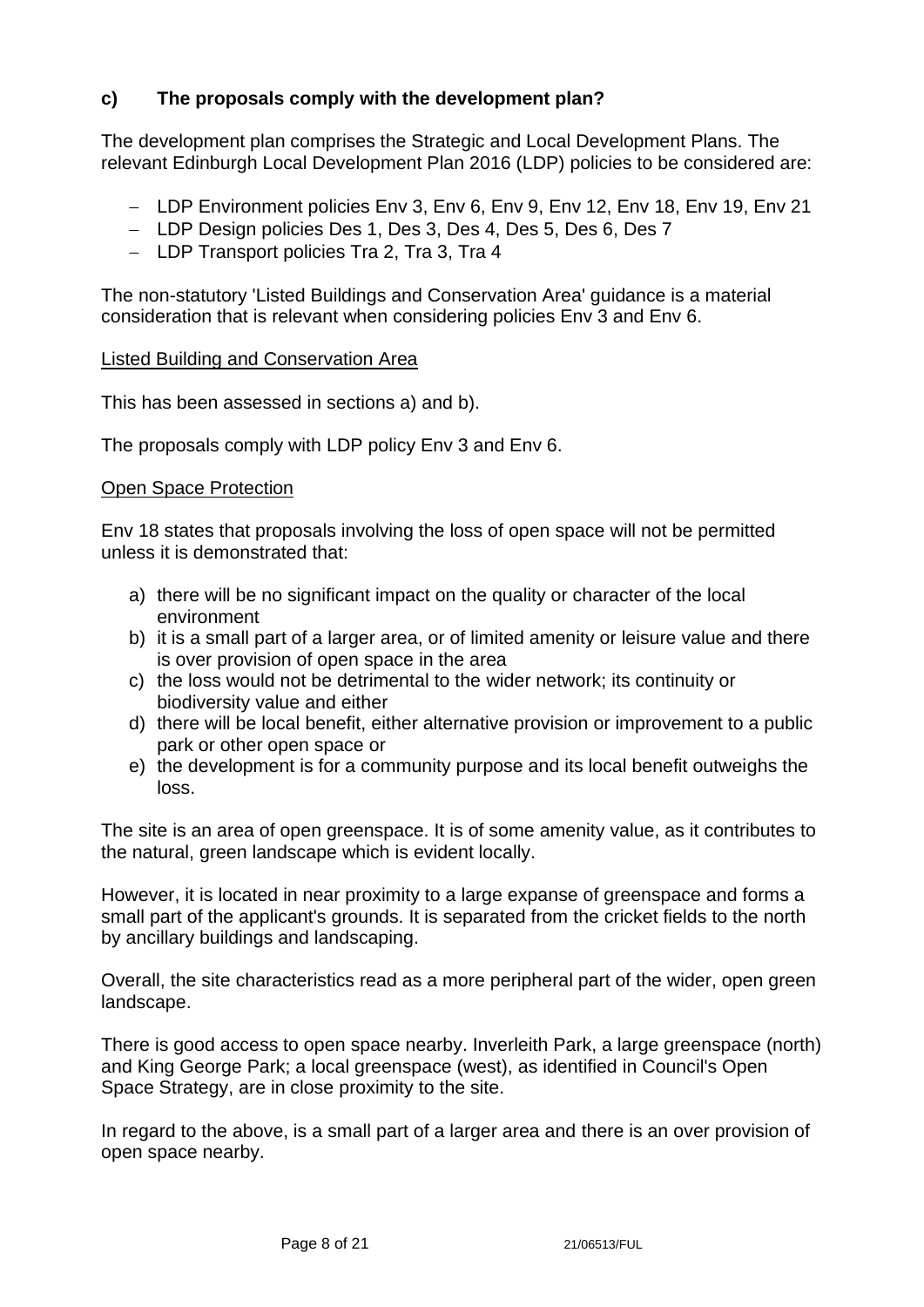Its loss will not have a significant impact on the quality or character of the local environment.

It appears separated from the larger expanse of greenspace on-site, therefore it will not be detrimental to the continuity of the wider greenspace network.

No specific biodiversity impact has been identified as explored below.

There is community benefit through delivery of indoor tennis facilities available to the public.

The historical sports use of the site for curling and formerly bowling has ceased.

The space could still be used for recreational purposes, however there is a community benefit of delivering a publicly accessible indoor weather-protected sports facility.

Having regard to its limited scale and peripheral, enclosed location, this public benefit outweighs its loss.

The proposal therefore complies with policy Env 18 as it accords with criteria a), b), c) and e).

## Protection of Outdoor Sports Facilities

Env 19 states loss of playing field will be permitted where one of the following criteria apply:

- a) the development is ancillary to the site's principal use
- b) it involves a minor part of an outdoor sports facility and would not adversely affect the use of the remaining site for these purposes.
- c) alternative sports facility is provided of equivalent value with similar or better accessibility, or existing provision improved as compensation
- d) there is excess of sports pitches to meet current / future demand and site can be developed without detriment to overall quality of provision.

Furthermore, supporting paragraph 195 in the LDP states outdoor sports facility provision must be considered as a city-wide resource and in terms of its contribution to local needs. In addition, there needs to be a significant improvement in quality.

The site does not currently operate as a complete outdoors sports facility due to its reduced size following the adjacent development and car parking.

There is therefore no likelihood of its previous sporting use returning to the site.

In this regard, the proposal does not involve loss of a playing or sports field and the tennis facility will help improve provision of sports facilities in the area.

Sportscotland has been consulted on the proposals and raise no objection.

Therefore, the proposal accords with the overall objectives of Env 19.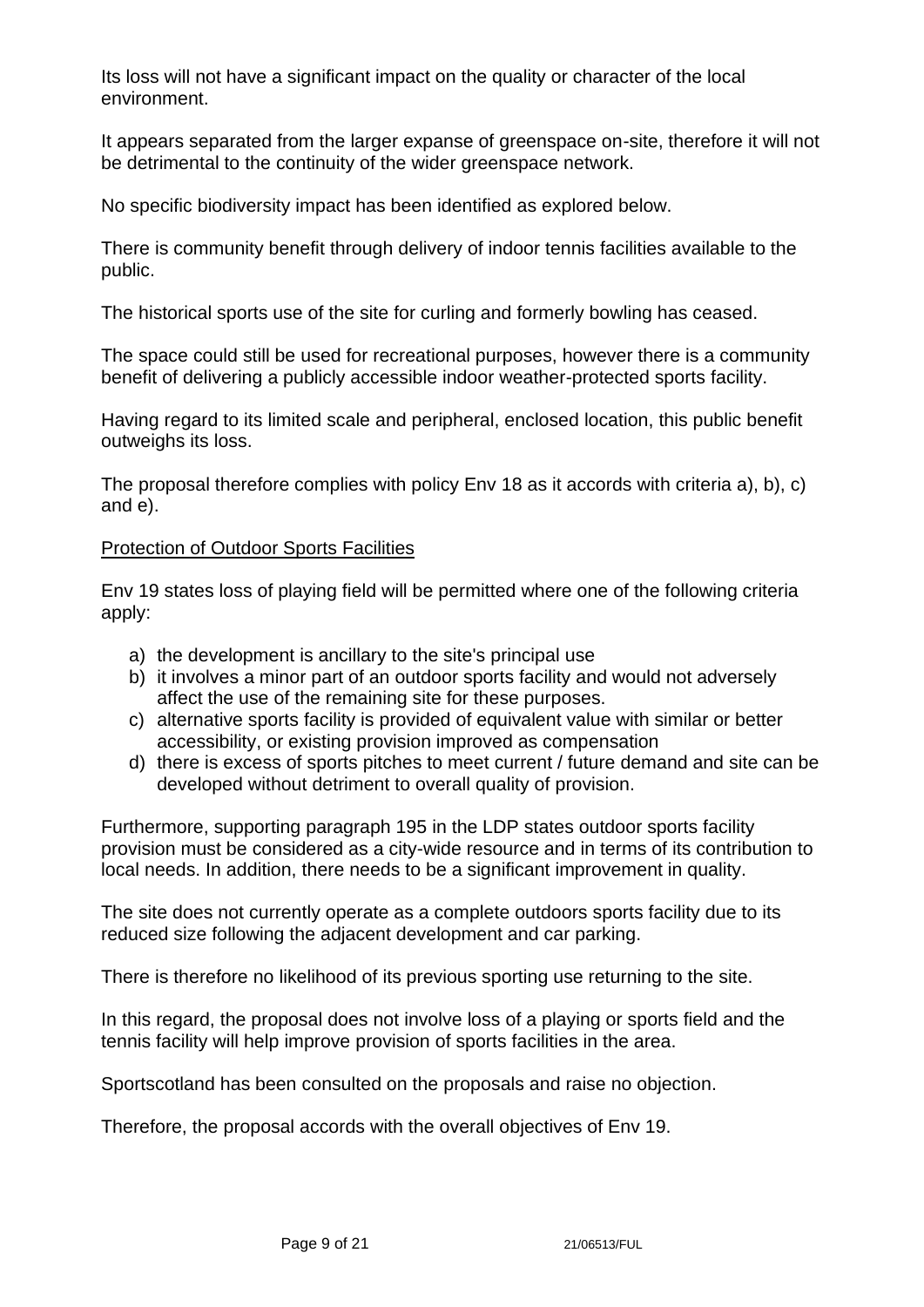## Design

Des 1 requires development to create or contribute to a sense of place based on an overall design concept that draws on positive characteristics of its surroundings.

Des 3 requires development to incorporate existing characteristics and features worthy of retention on site and in the surrounding area.

Des 4 requires development to have a positive impact on surroundings, the character of the townscape, landscape and existing views. This includes regard to height and form; scale and proportions; position of buildings / features; materials and detailing.

The proposed development is of functional design to suit future sporting use. Its appearance will clearly be distinguishable from the mainly historic local environment.

In this context, its footprint will be large. However, its height will be in proportion to buildings nearby and its curving dome form reduces its overall mass. It will be set in from the boundaries of the site. Retained landscaping will help reduce its visibility in longer views. The external green patterning of the tennis facility will help to integrate development into its landscaped surroundings.

The loss of six trees to the north side will reduce natural landscape features on-site. Existing trees are positive characteristics of the natural landscape evident in the area.

However, the layout minimises loss of trees and retained specimens on-site will help protect the local landscape character. Further replacement planting will help contribute to natural landscape in the wider area.

In light of the above, the proposal complies with policy Des 1, Des 3 and Des 4.

## **Amenity**

Des 5 refers to development being granted where it is demonstrated that the amenity of neighbouring developments is not adversely affected and future occupiers have acceptable levels of noise, daylight, sunlight privacy or immediate outlook.

The EDG refers to daylight to windows being measured by the Vertical Sky Component (VSC). Adequate levels will be achieved, where new development does not rise above a 25° line drawn taken in section from the horizontal mid-point of an existing window.

Sunlight to gardens is measured using the 45-degree test. Sunlight to gardens may be affected if a 45-degree line drawn on a site boundary is intersected by new development.

Furthermore, private views are not protected, however immediate outlook of the foreground of what can be seen from within a building may be. Unless there are exceptional circumstances, this means that new development that blocks out the immediate outlook of a dwelling must be avoided.

The applicant has submitted daylight cross sections detailing the position of the proposed development in relation to nearest residential property on Raeburn Mews and Raeburn Place.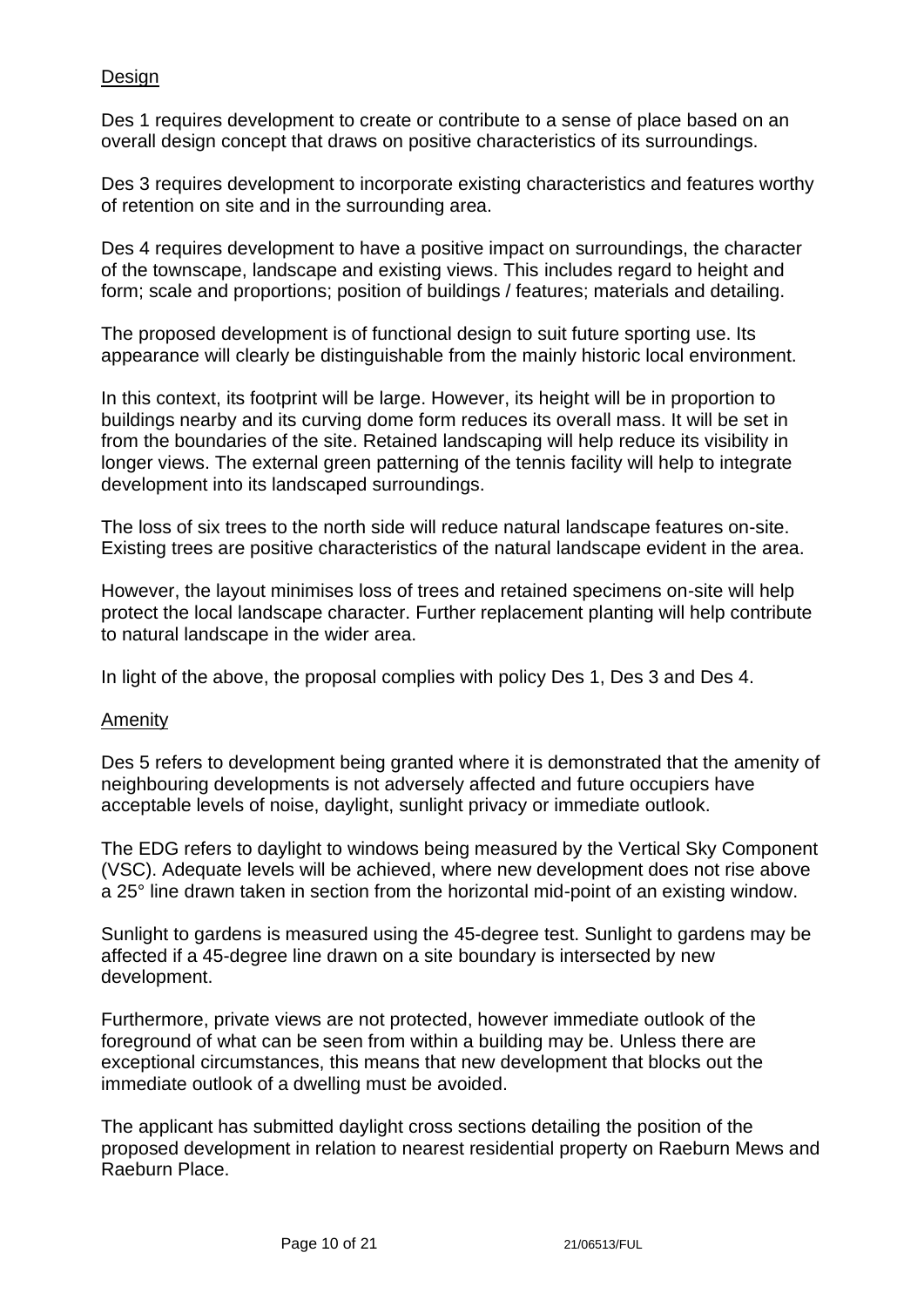The cross sections demonstrate compliance with the above EDG criteria. Therefore, no unreasonable impact on daylight to these windows will occur as a result.

In addition, the distance retained between the proposed development and all other residential property windows will prevent any material loss of daylight.

In regard to sunlight, the submitted cross sections demonstrate compliance with the 45 degree criteria for residential property to the south and south-west. Therefore, no unreasonable impact on sunlight to the adjacent gardens will occur as a result.

It is recognised the scale and position of the proposal would alter outlook from the rear of adjacent residential properties. However, the retention of private views reliant on outlook across adjacent land cannot be protected under planning legislation.

Furthermore, the dome will be set in from the boundaries of the site. In tandem with its curved form, this will reduce its overall mass of the structure as viewed from adjacent property.

In regard to privacy, sports use of the land will bring additional activity.

The access paths into the facilities are located away from the adjacent residential property. In tandem with the scale of the proposal and existing boundary treatments this will not give rise to any material loss of privacy to neighbouring occupiers.

Environmental Protection has been consulted on the proposal and raise no objection. Additional information was sought to assess impact of the proposal on the amenity of adjacent residential property.

The applicant has submitted a Noise Impact Assessment (NIA) detailing levels of potential noise from plant machinery and the recreational use. The position of the plant has been re-located to the north side of the tennis courts, increasing its distance from residential property. The NIA demonstrates that noise from these aspects can be contained to within acceptable thresholds.

Furthermore, the site is part of a wider area of land where there are tennis courts in existing proximity to residential property. It is the intention that the new facilities would be open from 0800-2200 daily, in line with existing sports facilities at the club.

As an indoor facility, the proposal is likely to be used all year round as opposed to more seasonal months on existing outdoor courts. However, the enclosed structures will help contain noise from internal activity, whilst it is not anticipated that noise generated from this recreational use is likely to be unreasonable or materially different to existing sporting use in the grounds.

In regard to lighting, the revised design of the dome structure incorporates an opaque membrane skin and the applicant has confirmed this design change will result in zero light-spill onto adjacent property. In addition, plans demonstrate that light spill from the padel courts to the north of the site will not fall on residential property given the separation distances retained.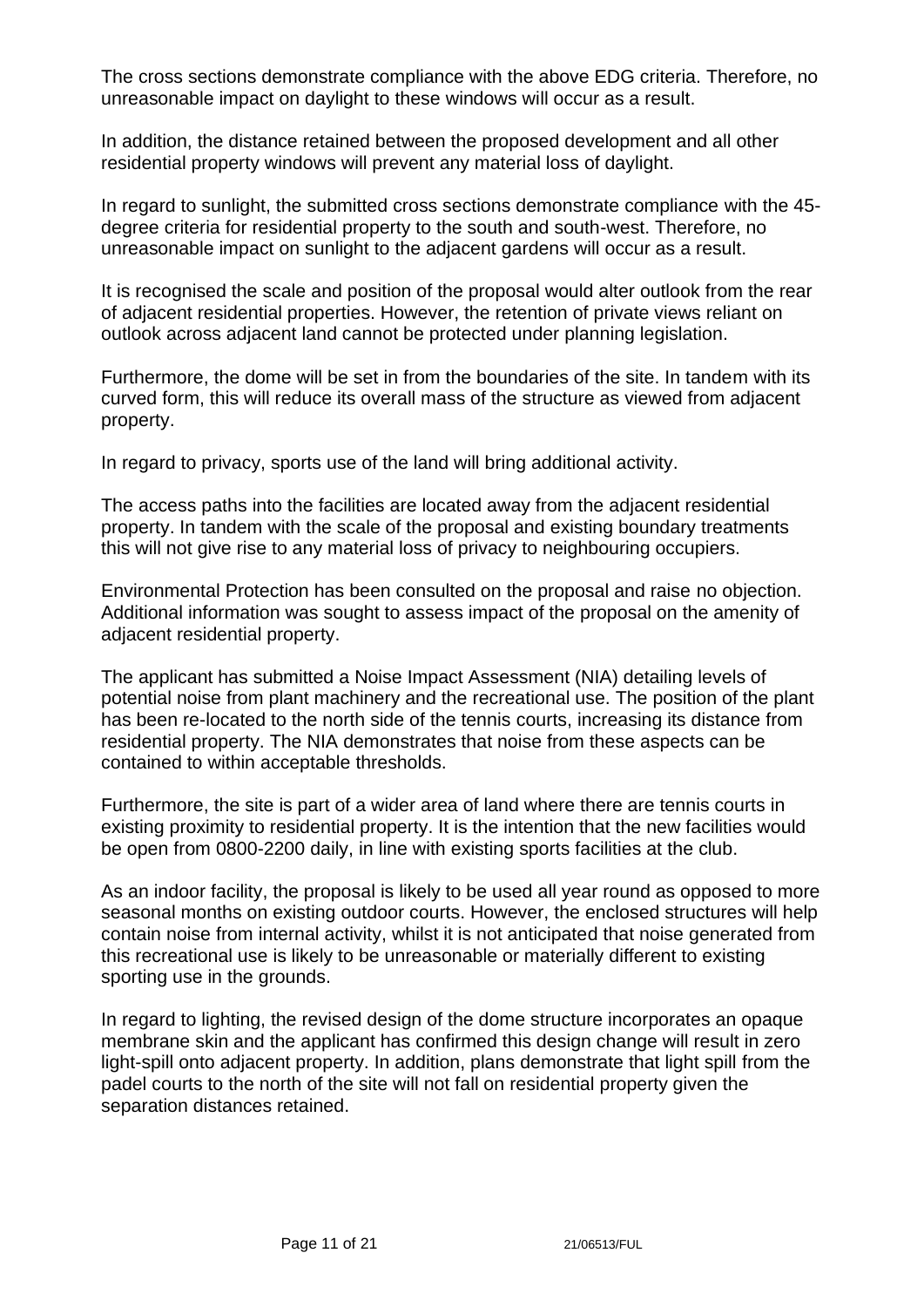In regard to noise, a condition has been applied that noise mitigation measures proposed shall be installed and operational prior to first use of the tennis and padel court facilities. Noise is also controlled under separate Environmental Protection legislation and an informative has been included in respect to plant noise meeting the NR25 criteria.

In light of the above, proposal will not result in any adverse impact on neighbouring amenity therefore complies with LDP policy Des 5.

## **Trees**

Env 12 refers to development not being permitted that is likely to have damaging impact on protected trees or trees worthy of retention unless necessary for good arboricultural reasons.

The applicant has submitted a tree report and arboricultural impact assessment in support of the proposals.

The development will involve loss of six trees to the north side to accommodate the padel facility and access path. Trees proposed for removal include three category B trees (mature common lime, early mature sycamore and western red cedar) two category C trees (young common ash and lawson cypress) and a category U tree (golden chain).

The submitted design statement states a number of these trees' present health and safety issues to the maintenance yard and restrict air and light flow at the north east corner of the existing tennis courts.

As a grouping, these trees make positive contributions to the natural landscape evident in the area. There is therefore a presumption against their loss. In this regard, the proposal does not comply with this policy as it will result in loss of trees worthy of retention.

13 trees on-site will be retained which help contribute to the natural landscape of the area. A tree protection plan has been submitted with measures to safeguard these specimens during construction activity.

Land within the applicant's ownership is large, and it is considered appropriate replacement planting could be carried out in this area as mitigation for this tree loss.

The detail of this re-planting is to be submitted prior to works starting and a condition has been applied to this affect.

## **Biodiversity**

Env 16 refers to development not being permitted that would have an adverse impact on protected species.

The submitted tree report outlines trees on-site have been inspected for their bat habitat and roosting potential.

It was found that all specimens on-site have a low likelihood of supporting bats. No evidence was found on-site of protected species.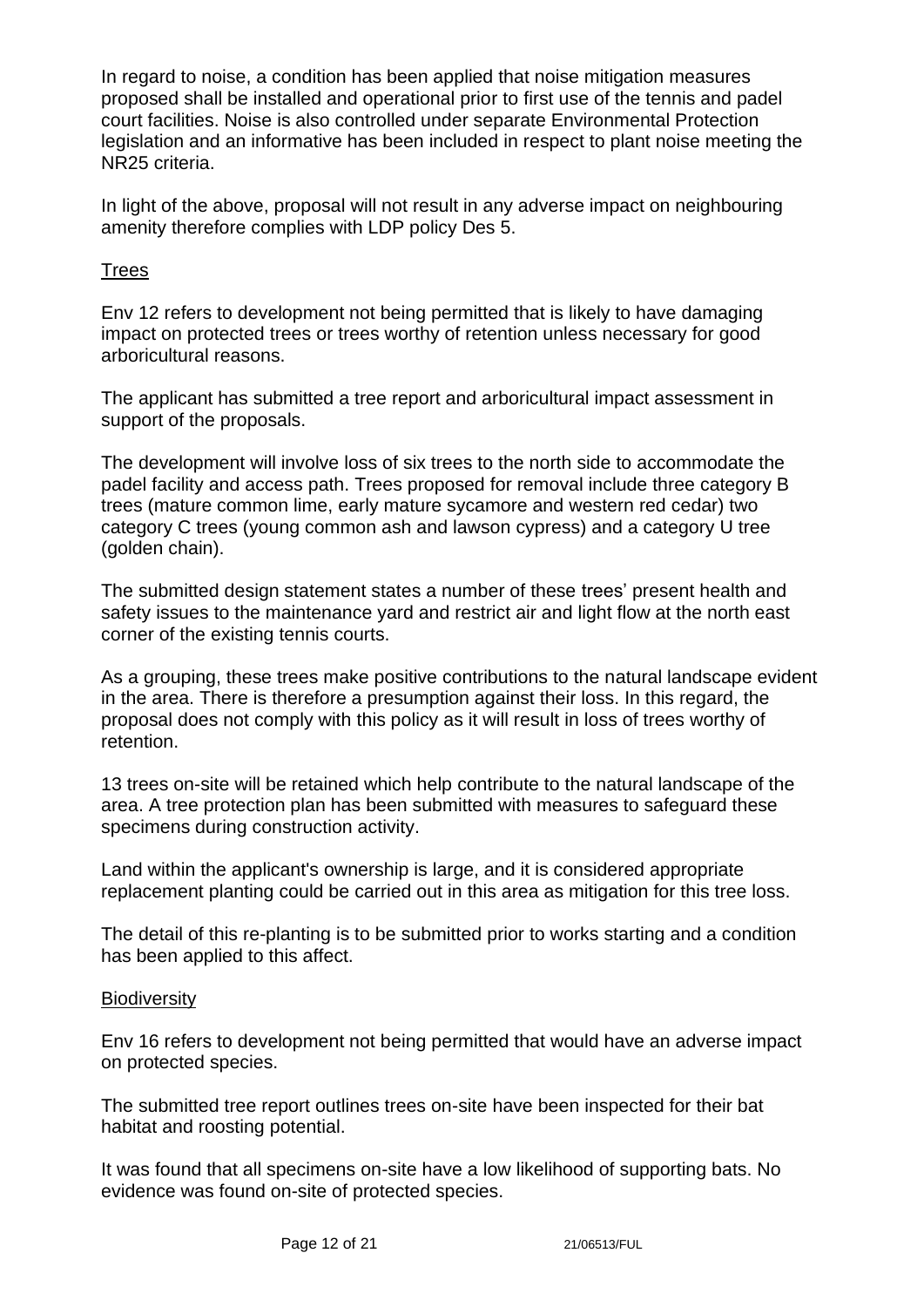Furthermore, the existing bowling green is of limited ecological value.

In light of this, it is not anticipated that the proposal will have an adverse effect on European protected species.

However, there is potential for hazards to species during construction activity and the applicant should be mindful of this.

An informative has therefore been included that a nesting bird check should be undertaken on site by a suitably qualified ecologist, in order to prevent impacts on nesting birds and minimise any wider ecological impact from the proposal.

Overall, the proposal will not be to the detriment of protected species in accordance with LDP policy Env 16.

## **Transport**

LDP policy Tra 3 set out the requirements for private cycle parking as set out in the EDG.

LDP policy Tra 4 states that cycle parking should be provided near building entrances and be of an appropriate design.

Transport objectives seek to promote travel by sustainable means and minimise impacts of car journeys.

The EDG refers to cycle provision for leisure centres however there is no specific guidance for indoor tennis facilities.

It is anticipated that number of users at any time will be relatively low, as only four courts are proposed. In addition, given the nature of the use, users will likely be at the facility for relatively short periods of time.

Four Sheffield cycle stands are proposed accessed via footways leading to the site entrance and exits. This short stay provision is appropriate in terms of design and numbers for this facility.

The facilities would have access to the main car park of the club to the west of the site via Portgower Place.

The lack of additional car parking spaces is appropriate in this location as it is accessible by public transport. Public transport is nearby with Lothian bus services (24, 29) in close walking distance on Raeburn Place.

In addition, given the limited number of courts no specific impacts on the wider roads network is anticipated.

The access point via Portgower Place is primarily as a car park for the nursery. It will continue to be for used for deliveries to the main cricket ground and emergency egress only.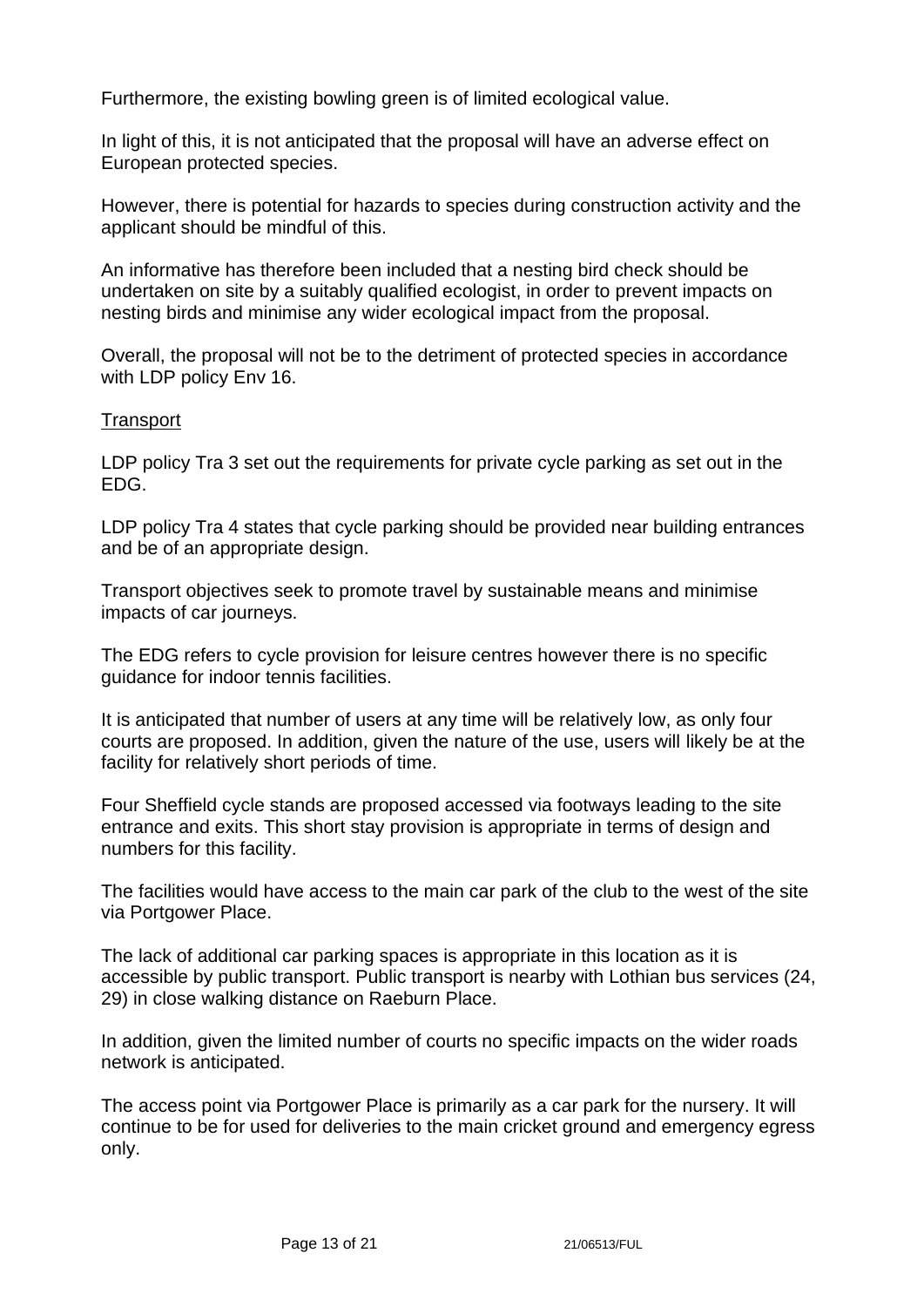This does not materially differ from existing access arrangements. No specific road safety issues arise as a result of the proposal.

In light of the above, the proposal complies with the objectives of LDP transport policies. The site is located in a sustainable location and encourages travel by sustainable modes of transport.

#### **Sustainability**

Des 6 (Sustainable Buildings) states permission will only be granted for development which meets carbon dioxide emission targets and incorporates features that reduce or minimise environmental resource use and impact. The supporting text clarifies that Scottish Building Standards set carbon dioxide emissions reduction targets.

To meet this criterion proposals for new development must accord with the current carbon dioxide emissions reduction target (as set out by Scottish Building Standards) and also demonstrate that at least half of this reduction will be met through low and zero carbon technologies. This aspect will therefore be assessed during the building warrant process.

The site is in an urban area with good public transport links, allowing a reduced reliance upon the car. Sustainable modes of transport are encouraged through cycle storage provision.

The proposal complies with the objectives of LDP policy Des 6.

#### Flooding

Env 21 refers to development not being granted that would lead to increase in flood risk.

LDP policy Env 21 (Flood Prevention) states that planning permission will not be granted for development that would increase a flood risk or be at a risk of flooding itself, impeded the flow of flood water or be prejudice to existing or planned flood defence systems.

SEPA mapping systems indicates the site has a medium level of surface water and flood risk from the site.

The applicant has submitted a flood risk and drainage impact assessment in support of the application.

The Council's Flood Prevention Team has raised no objection on receipt of additional flow paths diagrams.

Overall, the proposal has been designed to mitigate potential flood risk and accords with LDP Policy Env 21.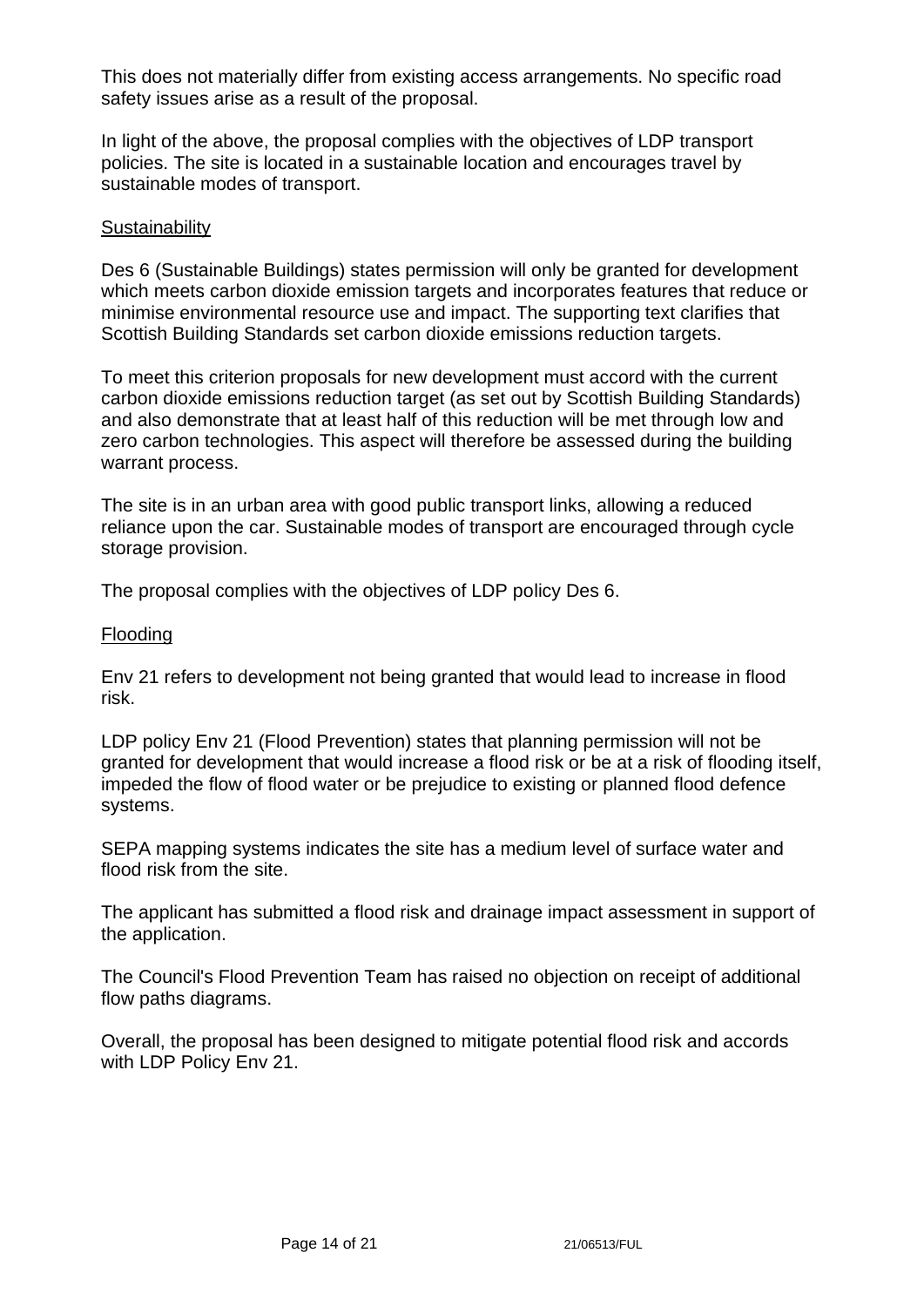### Archaeology

Policy Env 8 (Protection of Important Remains) and LDP policy Env 9 (Development Sites of Archaeological Significance) aim to protect archaeological remains.

The City Archaeologist has been consulted on the proposals and commented as summarised below:

The site forms part of the historic Victorian Grange Tennis Club, Coates Curling Pond and latterly bowling club. The proposed drainage system is positioned on land formerly part of Victorian indoor tennis courts.

The site is therefore within an area of archaeological potential and a condition is recommended for a programme of archaeological work to be submitted and approved prior to commencement of works.

Subject to submission and approval of this information required by condition, the proposal complies with LDP policy Env 8 and Env 9.

## **Conclusion in relation to the Development Plan**

Overall, the proposal complies with the Local Development Plan.

It will not be detrimental to the architectural character, setting or historical interest of listed buildings and will preserve the character and appearance of the Conservation Area.

It will not result in unreasonable impacts on neighbours' living environment. A reduced reliance on car usage is encouraged and use of sustainable modes of transport. No specific road or pedestrian safety issues will occur.

The scheme brings a public benefit through delivery of publicly accessible sports facilities.

Loss of trees is minimised, and measures incorporated to protect the retained landscape on-site. Appropriate replacement planting will provide mitigation for their loss.

## **d) There are any other material considerations which must be addressed?**

The following material planning considerations have been identified:

#### SPP - Sustainable development

Scottish Planning Policy (SPP) is a significant material consideration due to the LDP being over 5 years old. Paragraph 28 of SPP gives a presumption in favour of development which contributes to sustainable development. Paragraph 29 outlines the thirteen principles which should guide the assessment of sustainable development.

The proposal helps encourage improvements in health and wellbeing through provision of a publicly accessible sports facility.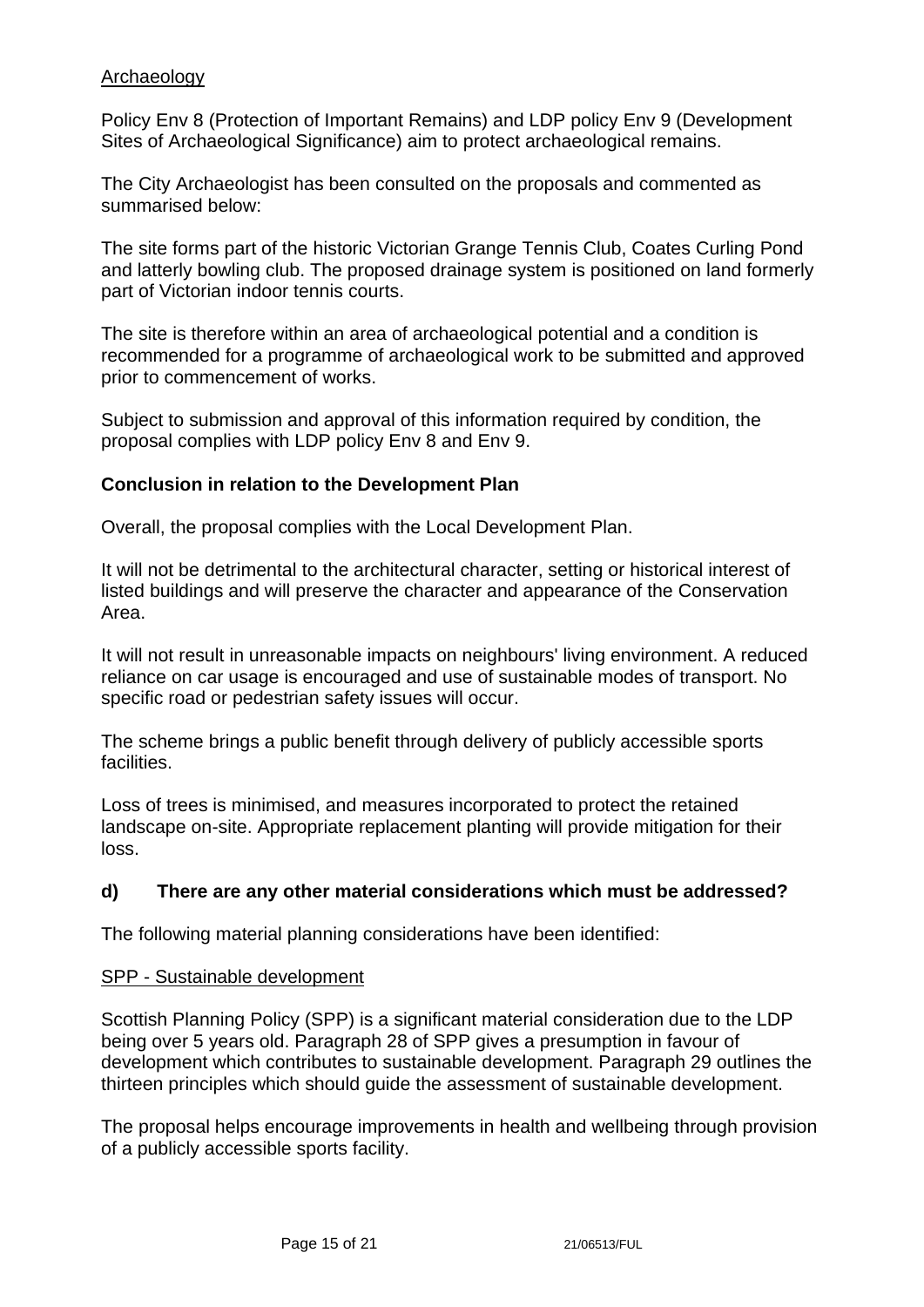It is located in a sustainable location as it is accessible by bus services in close walking distance to the site.

The scale, form and design protect the historic environment, the amenity of existing development and minimises tree loss.

The proposal complies with Paragraph 29 of SPP.

#### Emerging policy context

NPF 4 - Draft National Planning Framework 4 has been consulted on but has not yet been adopted. Therefore, little weight can be attached to it as a material consideration in the determination of this application.

While City Plan 2030 represents the settled will of the Council, it has not yet been submitted to Scottish Ministers for examination. As such, little weight can be attached to it as a material consideration in the determination of this application.

#### Equalities and human rights

Due regard has been given to section 149 of the Equalities Act 2010.

The proposal provides disabled access across the site. A new access path will link to the sport facilities on-site and connect to the wider grounds of the applicants to the west side.

Consideration has been given to human rights. No impacts have been identified through the assessment and no comments have been received in relation to human rights.

#### Public representations

A summary of the representations is provided below:

## *Letters of objection*

#### *material considerations*

- − Contrary to LDP policy: Addressed through section (c)
- − Listed Buildings: Addressed in section (a) Listed Buildings
- − Conservation Area: Addressed in section (b) Conservation Area
- − Scale, form and design: Addressed in section (b) and (c) Conservation area and design
- − Views: Addressed through sections (a) and (b)
- − Amenity: Addressed in section (c) Amenity
- − Noise, disturbance and lighting: Addressed in section (c) Amenity
- − Health and well-being through amenity impacts: These matters cannot quantifiably be assessed under this proposal however associated amenity impact has been addressed in section (c) - Amenity
- − Trees: Addressed in section (c) Trees
- − Flooding: Addressed in section (c) Flooding
- − Biodiversity: Addressed in section (c) Biodiversity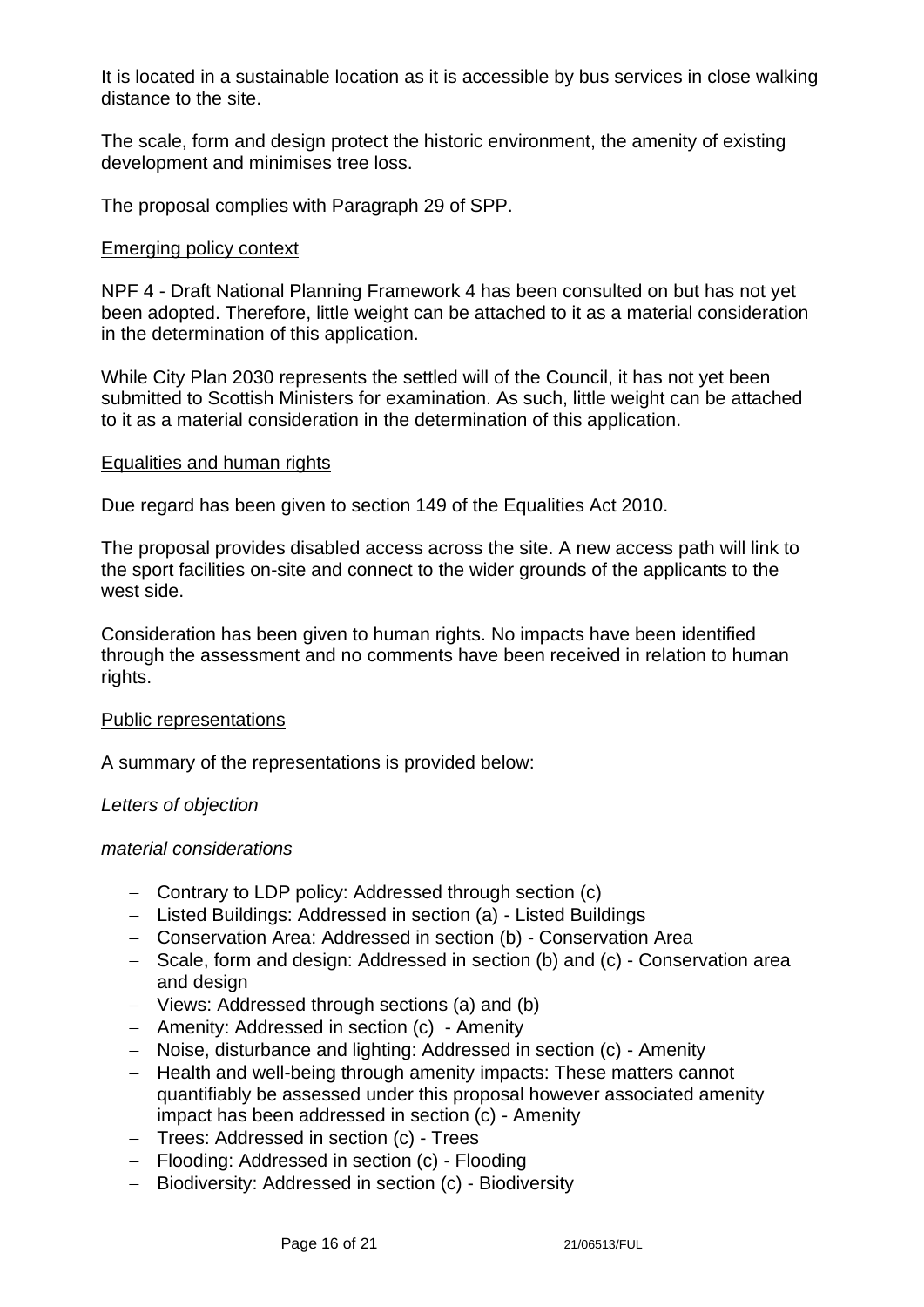- − Environmental impact: Addressed in section (c) Sustainability, Trees and **Biodiversity**
- − Transport impact: Addressed in section (c) Transport
- − Road and general safety issues: Addressed in section (c) Transport
- − Proposed community use : Addressed in section (c) Open Space Protection
- − Neighbour Notification: Neighbour notification has been carried out in accordance with relevant legislation.
- − Consultation: This is a local development and is not subject to statutory public consultation. Additional consultation would be a matter for the applicant or developer which cannot materially be assessed as part of this planning application.
- − Incomplete / inaccurate information in regard to site and surroundings: The planning authority has assessed the submitted documents and considers that they are sufficient to accord with the requirements of the Town and Country Planning (Development Management Procedure) (Scotland) Regulations 2013.

#### *non-material considerations*

- − Potential alternative sites
- − Noise and disturbance through construction activity
- − Impact on educational opportunities of nursery
- − Price of using facilities

#### *Letters of support*

#### *material considerations*

- − Appropriate design for use: Addressed in section (a) and (c) Conservation area and design
- − Community benefit / local access: Addressed in section (c) Open Space
- − No impact on residential amenity: Addressed in section (c) Amenity
- − Impact on health and wellbeing supported through national policy: Addressed in section (d) - SPP

## **Conclusion in relation to identified material considerations**

The proposal helps encourage improvements in health and wellbeing through provision of a publicly accessible sports facility.

It is located in a sustainable location as it is accessible by bus services in close walking distance to the site.

The scale, form and design protect the historic environment and the amenity of existing development.

Tree loss is minimised, and measures incorporated will help protect natural landscape.

The design has regard to improving the site's accessibility for all users.

In light of the above, the proposals do not raise any issues in relation to other material considerations identified.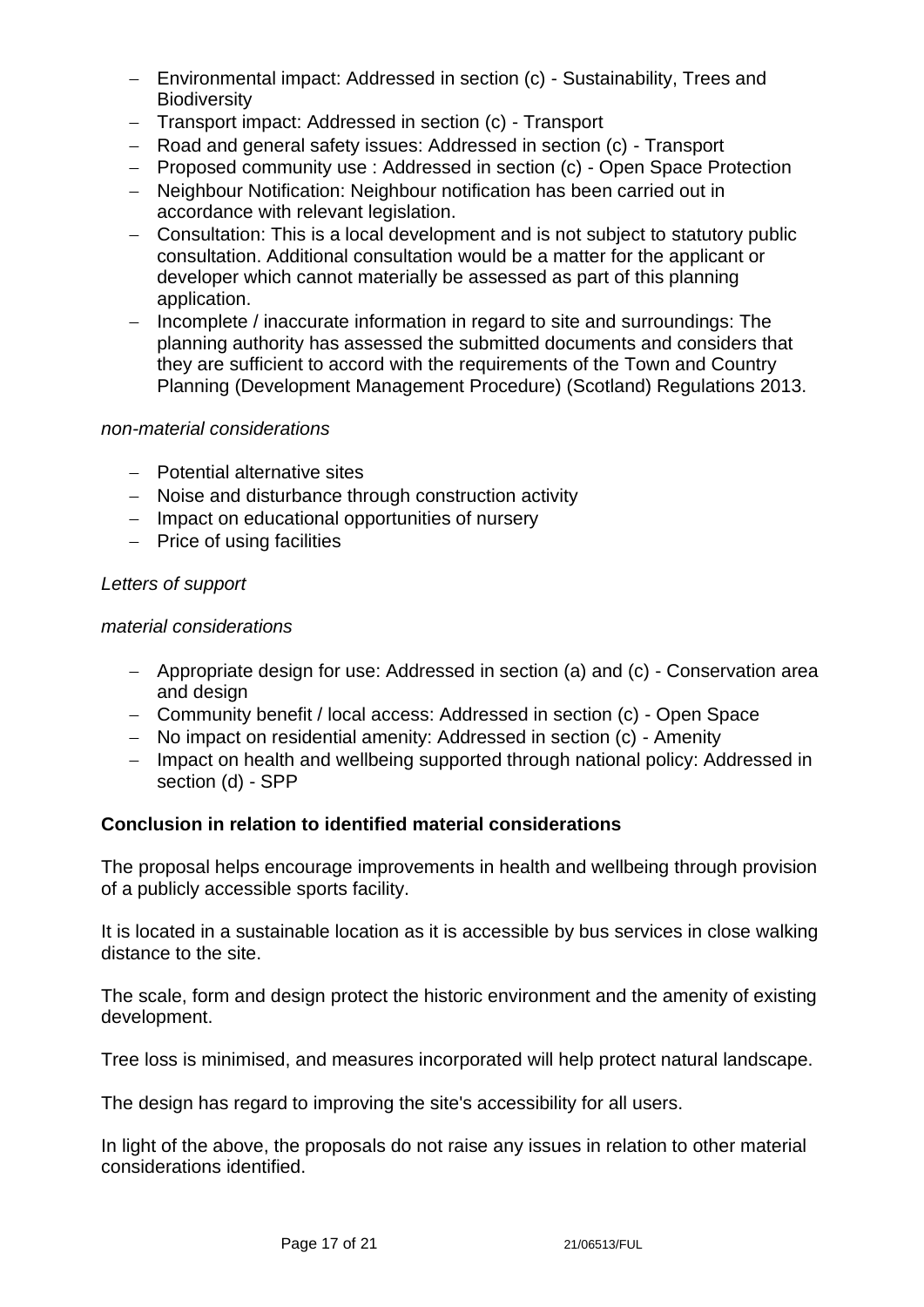## **Overall Conclusion**

The proposal complies with Sections 59 and 64 of the Planning (Listed Buildings and Conservation Areas) (Scotland) Act 1997 and overall are in accordance with the development plan.

It will not be detrimental to the architectural character, setting or historical interest of listed buildings and will preserve the character and appearance of the Conservation Area.

It will not result in unreasonable impacts on neighbours' living environment. A reduced reliance on car usage is encouraged and use of sustainable modes of transport. No specific road or pedestrian safety issues will occur.

The scheme brings a public benefit through delivery of publicly accessible sports facilities.

Loss of trees is minimised, and measures incorporated to protect the retained landscape on-site. Appropriate replacement planting will provide mitigation for their loss.

The proposal complies with the policy principles of sustainable development set out in Scottish Planning Policy (SPP).

There are no material considerations that outweigh this conclusion. The proposal is acceptable.

# **Section C - Conditions/Reasons/Informatives**

The recommendation is subject to the following;

## **Conditions :-**

- 1. A detailed specification, including trade names where appropriate, of all the proposed external materials shall be submitted to and approved in writing by the Planning Authority before work is commenced on site; Note: samples of the materials may be required.
- 2. No development shall take place until the applicant has secured the implementation of a programme of archaeological work, in accordance with a written scheme of investigation which has been submitted to and approved in writing by the Planning Authority, having first been agreed by the City Archaeologist.
- 3. The trees on the site shall be protected during the construction period by the erection of fencing, in accordance with BS 5837:2012 " Trees in relation to design, demolition and construction".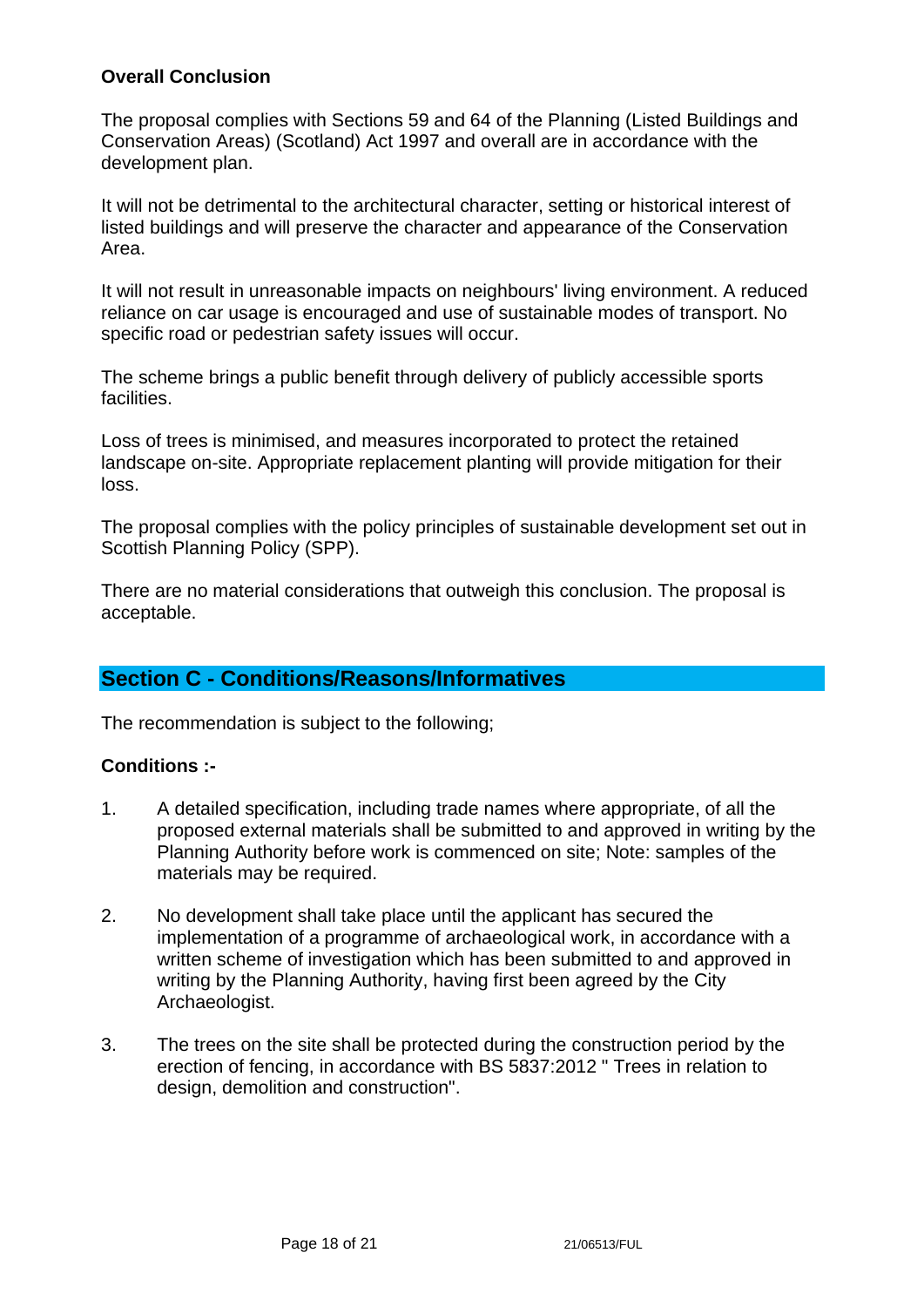4. (a) A site survey (including initial desk study as a minimum) must be carried out to demonstrate that, either that the level of risk posed to human health and the wider environment by contaminants in, on or under the land is acceptable, or that remedial and/or protective measures could be undertaken to bring the risks to an acceptable level in relation to the development; and

(b) Where necessary, a detailed schedule of any remedial and/or protective measures, including their programming, must be submitted to and approved in writing by the Planning authority.

Any required remedial and/or protective measures shall be implemented in accordance with the approved schedule and documentary evidence to certify those works shall be provided to the Planning authority prior to occupation of the development.

- 5. Prior to first use of the tennis and padel court facility, the noise mitigation measures including the 3-metre timber fence and position of mechanical plant shall be installed and operational as per the approved plan reference 13 A.
- 6. Prior to commencement of the development, a detailed landscape plan for replacement planting of trees on land within the applicant's ownership as shown in approved plan reference 01 shall be submitted to and approved in writing by the Local Planning Authority.

The landscape plan shall thereafter be fully implemented within six months of completion of the development.

## **Reasons**: -

- 1. In order to enable the planning authority to consider this/these matter/s in detail.
- 2. In order to safeguard the interests of archaeological heritage.
- 3. In order to safeguard protected trees.
- 4. In order to ensure the site is made safe for the proposed use.
- 5. In order to safeguard neighbour's amenity.
- 6. In order to provide mitigation for the loss of trees on-site.

# **Informatives**

It should be noted that:

- 1. The development hereby permitted shall be commenced no later than the expiration of three years from the date of this consent.
- 2. No development shall take place on the site until a 'Notice of Initiation of Development' has been submitted to the Council stating the intended date on which the development is to commence. Failure to do so constitutes a breach of planning control, under Section 123(1) of the Town and Country Planning (Scotland) Act 1997.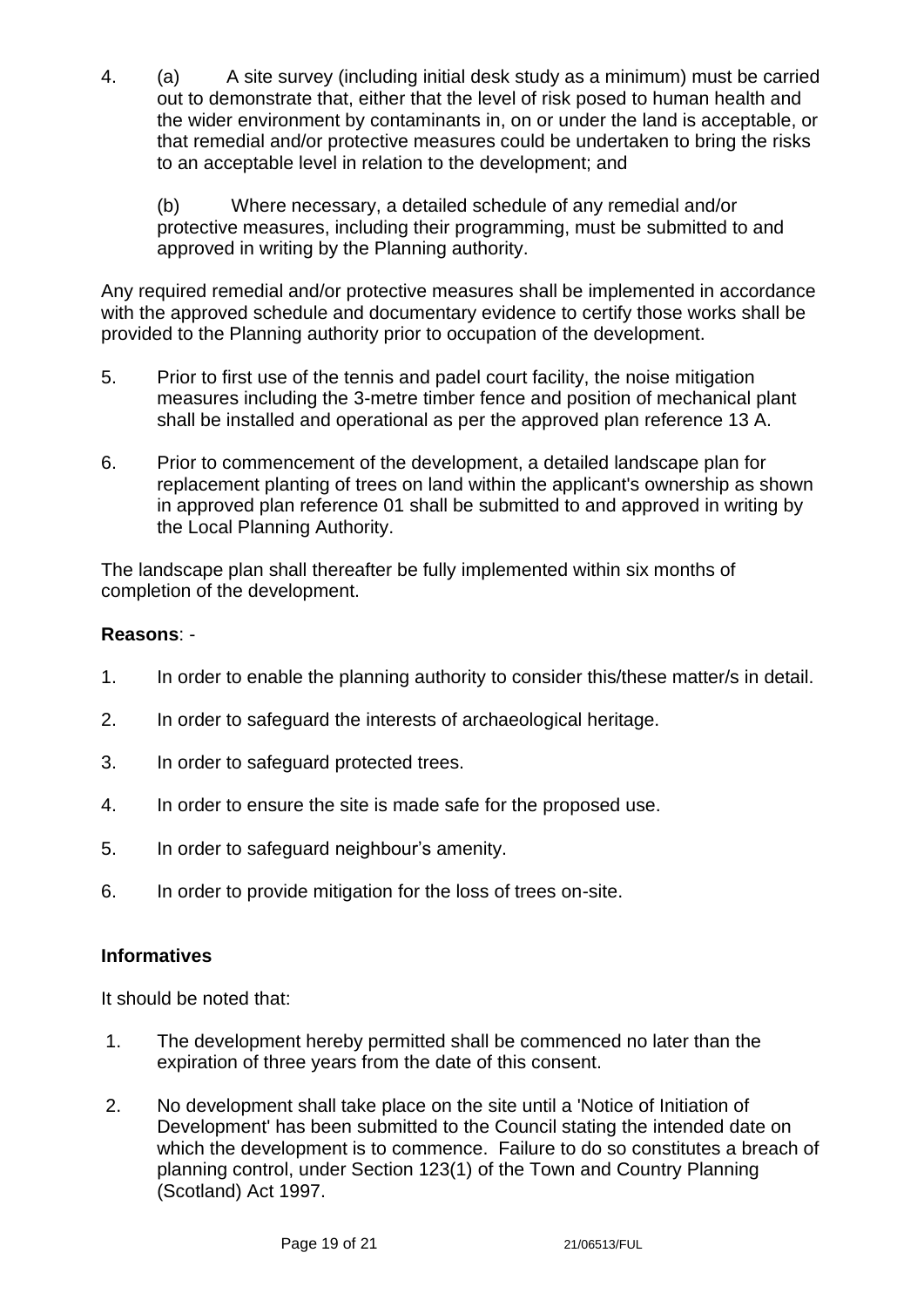- 3. As soon as practicable upon the completion of the development of the site, as authorised in the associated grant of permission, a 'Notice of Completion of Development' must be given, in writing to the Council.
- 4. Works should be undertaken between October to February outwith the nesting bird season. If this is not possible, a nesting bird check should be undertaken by an ecologist prior to works commencing. Should it be necessary to clear ground during the bird nesting season the flat roofs of the building should be surveyed by a suitably qualified ecologist and declared clear of nesting birds before work starts.
- 5. The design and installation of any plant, machinery or equipment shall be such that any associated noise complies with NR25 when measured within any nearby living apartment, and no structure borne vibration is perceptible within any nearby living apartment.

## **Background Reading/External References**

To view details of the application go to the [Planning Portal](https://citydev-portal.edinburgh.gov.uk/idoxpa-web/applicationDetails.do?activeTab=summary&keyVal=R41P65EWI1C00)

## **Further Information -** [Local Development Plan](https://www.edinburgh.gov.uk/local-development-plan-guidance-1/edinburgh-local-development-plan/1)

**Date Registered: 29 December 2021**

## **Drawing Numbers/Scheme**

01-02, 03B, 05A, 06, 07B, 08A, 09A, 10, 11A, 12A, 13A,14 A, 15B, 16A

Scheme 2

**David Givan Chief Planning Officer PLACE The City of Edinburgh Council**

Contact: Lewis McWilliam, Planning Officer E-mail: lewis.mcwilliam@edinburgh.gov.uk